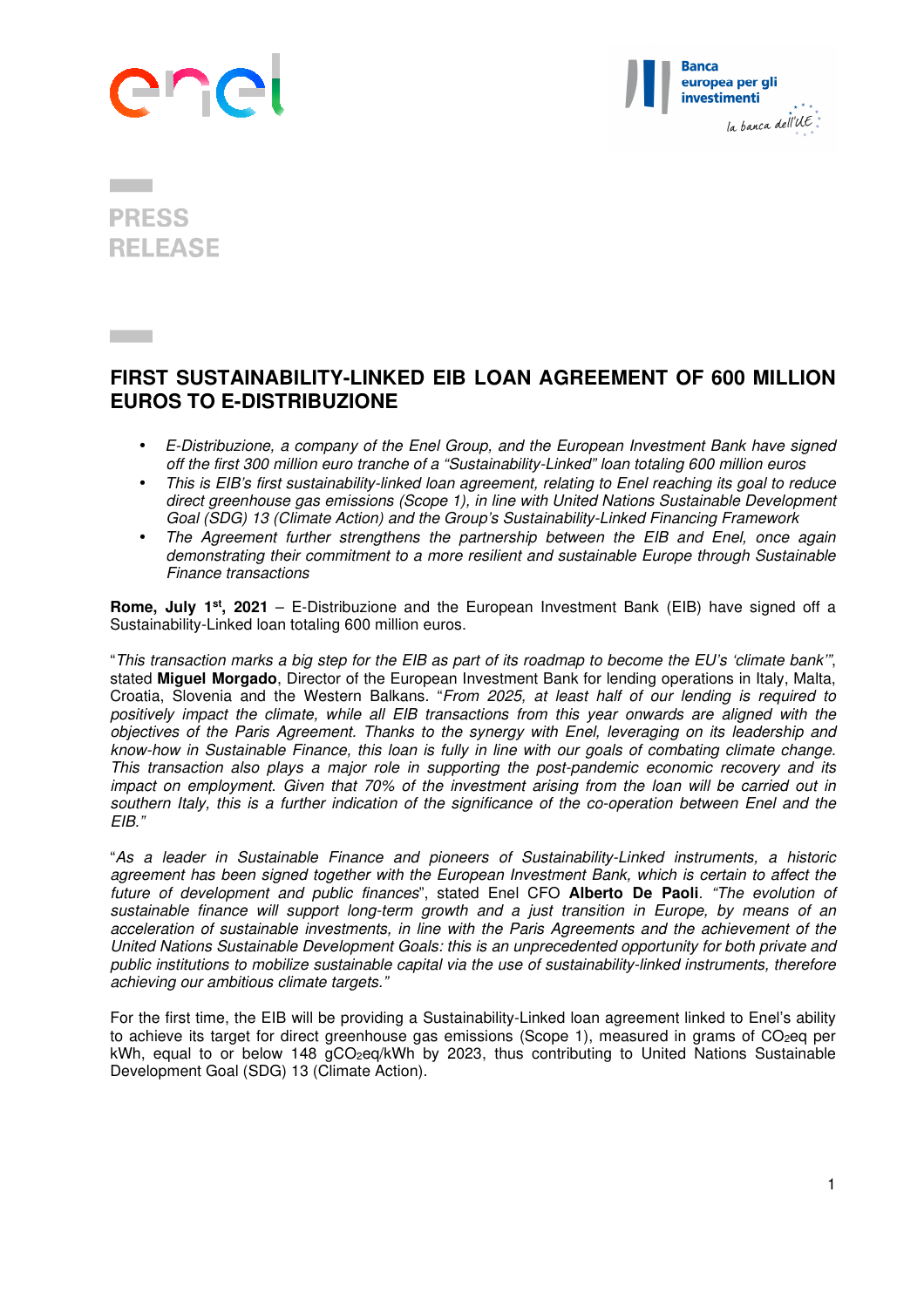



Depending on the achievement of this target, the Agreement provides for a step-up/step-down mechanism that will trigger a margin adjustment.

The Agreement is in line with Enel's Sustainability-Linked Financing Framework, updated in January 2021, which fully integrates sustainability into the Group's global financing program. The Framework is in line with the International Capital Market Association (ICMA)'s "Sustainability-Linked Bond Principles" and with the Loan Market Association (LMA)'s "Sustainability-Linked Loan Principles", as verified by the second-party supplier Vigeo Eiris.

The transaction further strengthens the partnership between the Bank of the European Union and Enel, once again demonstrating how both institutions are committed to creating a more resilient and sustainable Europe through Sustainable Finance transactions.

More specifically, the Sustainability-Linked component of the Agreement marks a major step forward in the financial sector, in the acknowledgement of the possibility of supporting the achievement of key, concrete and ambitious sustainability objectives, while promoting a just transition to a low-carbon economy.

The Agreement will support the launch of E-Distribuzione's investment in the "e-Grid" project, which is aimed at the renewal and development of the power grid, an increase in climate resilience and technological updates in order to improve the quality of electricity services and accelerate the energy transition, enabling the network to host a rising proportion of renewable generation capacity and electric mobility, as well as opening up the system to a series of innovative services for consumers. Finally, it will reduce exposure to climate change-related risk.

## **Notes to Editors**

**Enel** is a multinational power company and a leading integrated player in the global power and renewables markets, as well as a main gas operator in the retail market. It is the largest European utility by ordinary EBITDA, and is present in over 30 countries worldwide, producing energy with around 88 GW of installed capacity. Enel distributes electricity through a network of over 2.2 million kilometers and with more than 74 million end users it is the first network operator globally<sup>1</sup>.

The **European Investment Bank** (EIB) is the European Union's long-term credit institution and is directly owned by its Member States. The EIB provides long-term loans for investments that make a contribution to EU policy objectives. In 2020, the EIB issued loans for Italian projects totalling almost €10.9 billion.

1 Publicly-owned operators not included